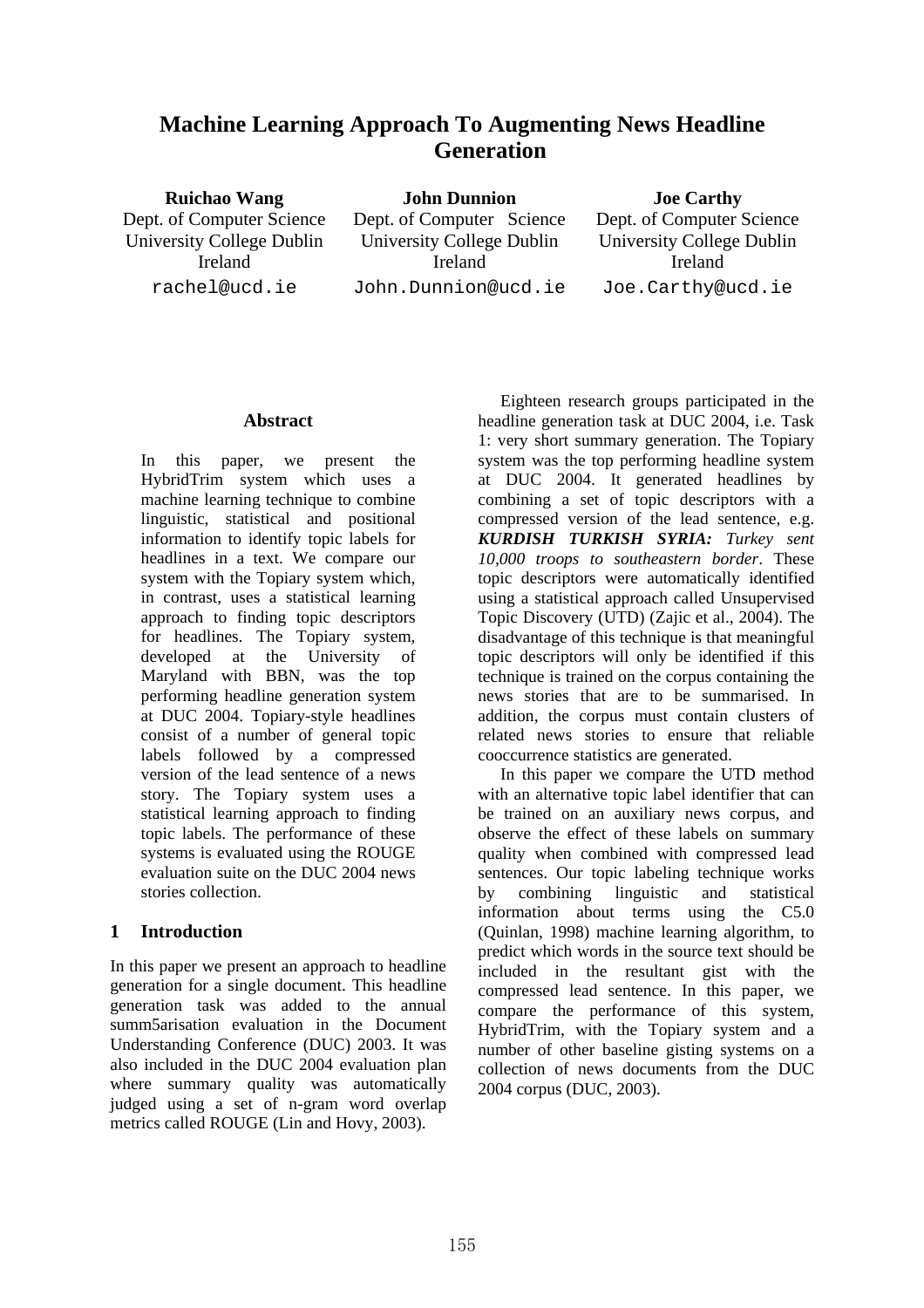### **2 Topiary System**

In this section, we describe the Topiary system developed at the University of Maryland with BBN Technologies. As already stated, this system was the top performing headline generation system at DUC 2004. A Topiarystyle headline consists of a set of topic labels followed by a compressed version of the lead sentence. Hence, the Topiary system views headline generation as a two-step process: first, create a compressed version of the lead sentence of the source text, and second, find a set of topic descriptors that adequately describe the general topic of the news story. We will now look at each of these steps in more detail.

Dorr et al. (2003) stated that when human subjects were asked to write titles by selecting words in order of occurrence in the source text, 86.8% of these headline words occurred in the first sentence of the news story. Based on this result Dorr, Zajic and Schwartz, concluded that compressing the lead sentence was sufficient when generating titles for news stories. Consequently, their DUC 2003 system HedgeTrimmer used linguistically-motivated heuristics to remove constituents that could be eliminated from a parse tree representation of the lead sentence without affecting the factual correctness or grammaticality of the sentence. These linguistically-motivated trimming rules (Dorr et al., 2003; Zajic et al., 2004) iteratively remove constituents until a desired sentence compression rate is reached.

The compression algorithm begins by removing determiners, time expressions and other low content words. More drastic compression rules are then applied to remove larger constituents of the parse tree until the required headline length is achieved. For the DUC 2004 headline generation task systems were required to produce headlines no longer than 75 bytes, i.e. about 10 words. The following worked example helps to illustrate the sentence compression process.<sup>1</sup>

 $\overline{a}$ 

**Lead Sentence:** The U.S. space shuttle Discovery returned home this morning after astronauts successfully ended their 10-day Hubble Space telescope service mission.

Parse: (S (NP (NP The U.S. space shuttle) Discovery) (VP returned (NP home) (NP this morning)) (SBAR after (S (NP astronauts) (VP (ADVP successfully) ended (NP their 10-day Hubble Space telescope service mission)))))

1. Choose leftmost S of parse tree and remove all determiners, time expressions and low content units such as quantifiers (e.g. each, many, some), possessive pronouns (e.g. their, ours, hers) and deictics (e.g. this, tese, those):

**Before:** (S (NP (NP *The* U.S. space shuttle) Discovery) (VP returned (NP home) (NP *this morning*)) (SBAR after (S (NP astronauts) (VP (ADVP successfully) ended (NP their 10-day Hubble Space telescope service mission)))))

After: (S (NP (NP U.S. space shuttle) Discovery) (VP returned (NP home)) (SBAR after (S (NP astronauts) (VP (ADVP successfully) ended (NP 10-day Hubble Space telescope service mission)))))

2. The next step iteratively removes constituents until the desired length is reached. In this instance the algorithm will remove the trailing SBAR.

**Before:** (S (NP (NP U.S. space shuttle) Discovery) (VP returned (NP home)) *(SBAR after (S (NP astronauts) (VP (ADVP successfully) ended (NP 10-day Hubble Space telescope service mission))))*)

**After:** U.S. space shuttle Discovery returned home.

Like the 'trailing SBAR' rule, the other iterative rules identify and remove non-essential relative clauses and subordinate clauses from the lead sentence. A more detailed description of these rules can be found in Dorr et al. (2003) and Zajic et al. (2004) In this example, we can see that after compression the lead sentence reads

 $<sup>1</sup>$  The part of speech tags in the example are explained as</sup> follows: **S** represents a simple declarative clause; **SBAR** represents a clause introduced by a (possibly empty) subordinating conjunction; **NP** is a noun phrase; **VP** is a verb phrase; **ADVP** is an adverbial phrase.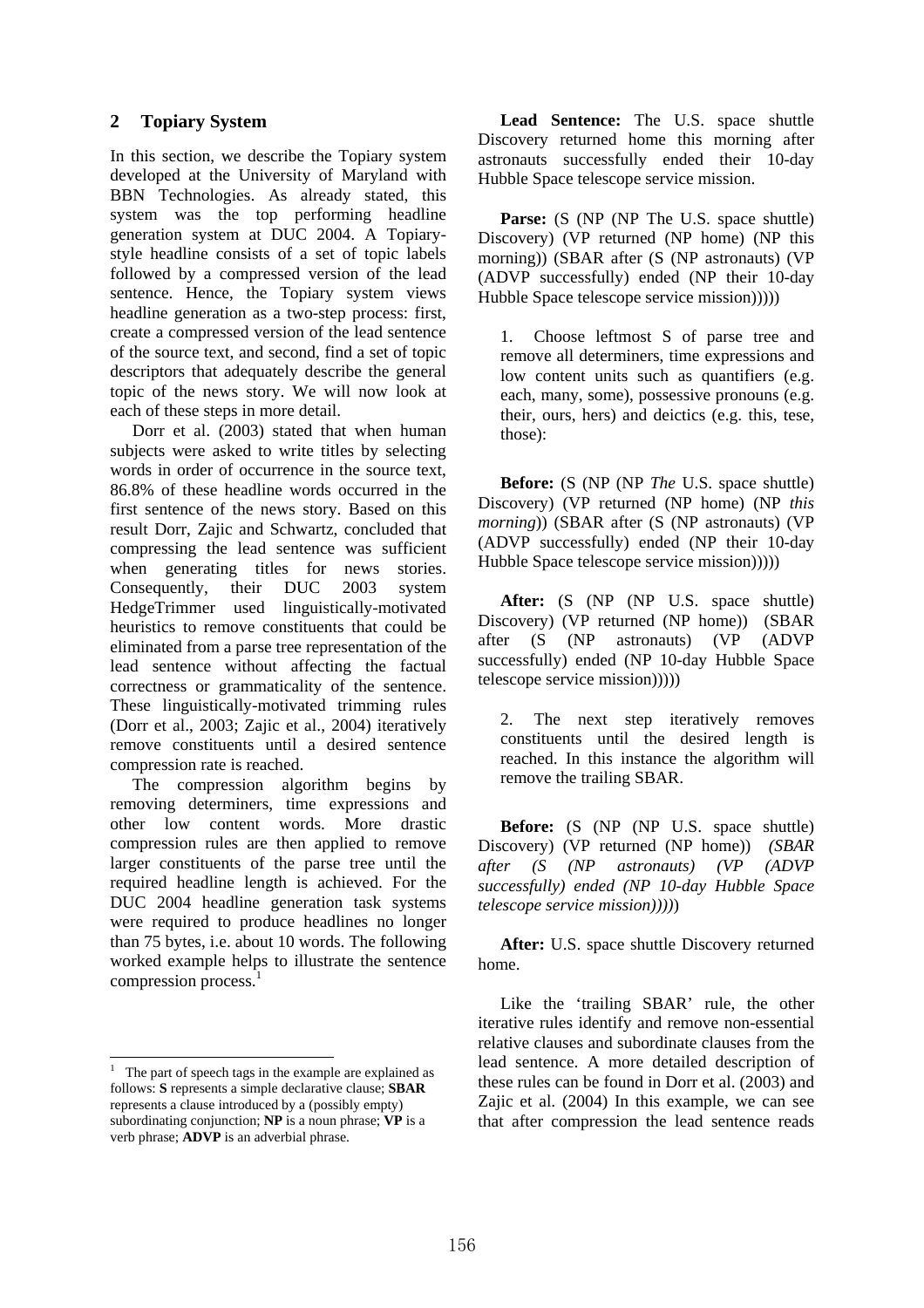more like a headline. The readability of the sentence in this case could be further improved by replacing the past tense verb 'returned' with its present tense form; however, this refinement is not currently implemented by the Topiary system or by our implementation of this compression algorithm.

As stated earlier, a list of relevant topic words is also concatenated with this compressed sentence resulting in the final headline. The topic labels are generated by the UTD (Unsupervised Topic Discovery) algorithm (Zajic et al., 2004). This unsupervised information extraction algorithm creates a short list of useful topic labels by identifying commonly occurring words and phrases in the DUC corpus. So for each document in the corpus it identifies an initial set of important topic names for the document using a modified version of the *tf.idf* metric. Topic models are then created from these topic names using the OnTopic™ software package. The list of topic labels associated with the topic models closest in content to the source document are then added to the beginning of the compressed lead sentence produced in the previous step, resulting in a Topiary-style summary.

One of the problems with this approach is that it will only produce meaningful topic models and labels if they are generated from a corpus containing additional on-topic documents on the news story being summarised. In the next section, we explore two alternative techniques for identifying topic labels, where useful summary words are identified 'locally' by analysing the source document rather than 'globally' using the entire DUC corpus, i.e. the UTD method.

## **3 C5.0**

C5.0 (Quinlan, 1998) is a commercial machine learning program developed by RuleQuest Research and is the successor of the widely used ID3 (Quinlan, 1983) and C4.5 (Quinlan, 1993) algorithms developed by Ross Quinlan. C5.0 is a tool for detecting patterns that delineate categories. It subsequently generates decision trees based on these patterns. A decision tree is a classifier represented as a tree structure, where each node is either a leaf node, a classification that applies to all instances that reach the leaf (Witten, 2000), or a non-leaf node, some test is carried out on a single attribute-value, with one branch and sub-tree for each possible outcome of the test. A decision tree is a powerful and popular tool for classification and prediction and can be used to classify an instance by starting at the root of the tree and moving down the tree branch until reaching a leaf node. However, a decision tree may not be very easy to understand. An important feature of C5.0 is that it can convert trees into collections of rules called rulesets. C5.0 rulesets consist of unordered collections of simple if-then rules. It is easy to read a set of rules directly from a decision tree. One rule is generated for each leaf. The antecedent of the rule includes a condition for every node on the path from the root to that leaf, and the consequent of the rule is the class assigned by the leaf. This process produces rules that are unambiguous in that the order in which they are executed is irrelevant (Witten, 2000).

C5.0 has been used for text classification in a number of research projects. For example, Akhtar et al. (2001) used C5.0 for automatically marking up XML documents, Newman et al. (2005) used it for generating multi-document summary, while Zhang et al. (2004) applied this approach to World Wide Web site summarisation.

## **4 HybridTrim System**

The HybridTrim system uses our implementation of the Hedge Trimmer algorithm and the C5.0 (Quinlan, 1998) machine learning algorithm to create a decision tree capable of predicting which words in the source text should be included in the resultant gist.

To identify pertinent topic labels the algorithm follows a two-step process: the first step involves creating an intermediate representation of a source text, and the second involves transforming this representation into a summary text. The intermediate representation we have chosen is a set of features, that we feel are good indicators of possible 'summary words'. We focus our efforts on the content words of a document, i.e. the nouns, verbs and adjectives that occur within the document. For each occurrence of a term in a document, we calculate several features: the *tf*, or term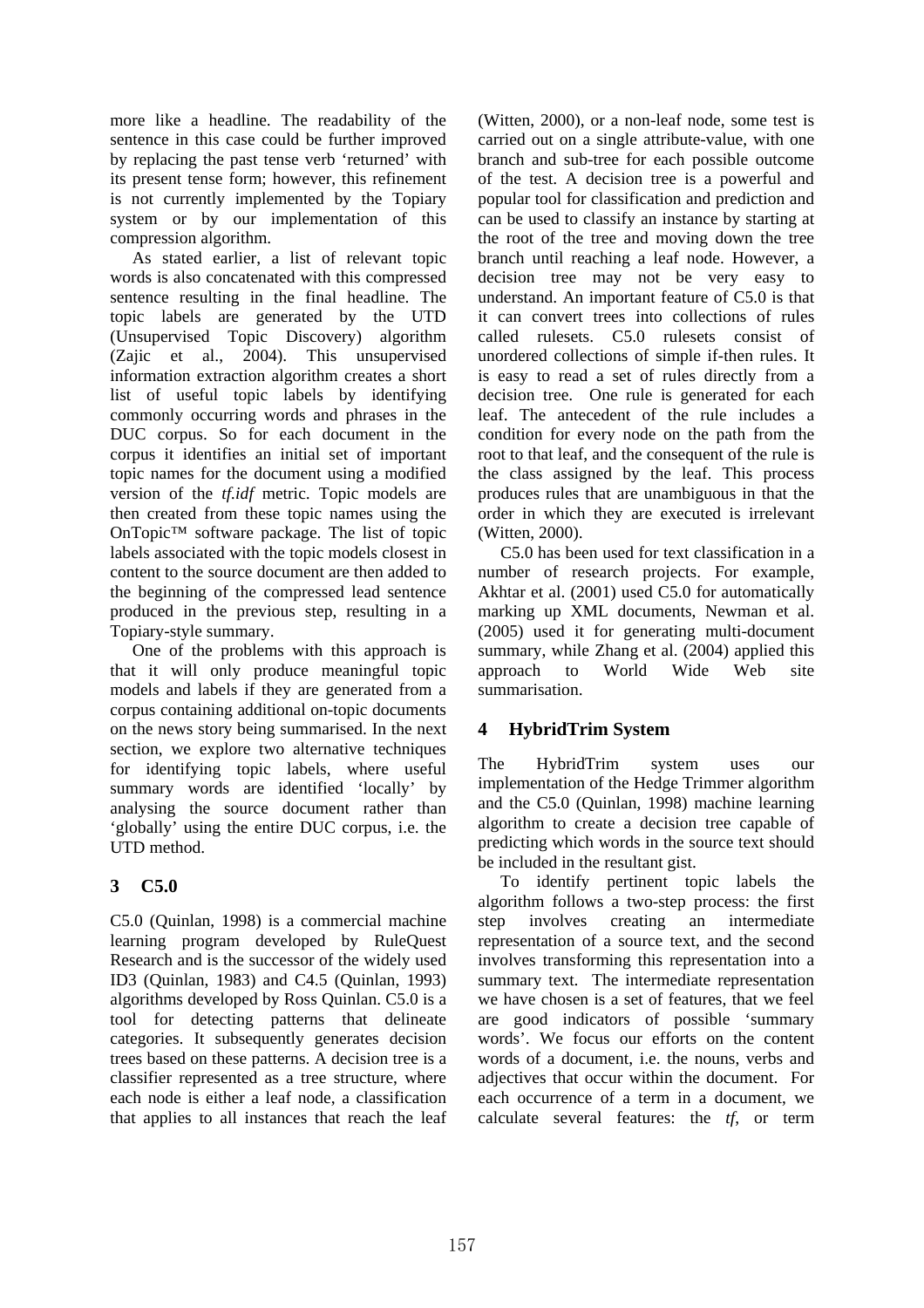frequency of the word in the document; the *idf*, or inverse document frequency of the term taken from an auxiliary corpus (TDT, 2004); and the relative position of a word with respect to the start of the document in terms of word distance. We also include binary features indicating whether a word is a noun, verb or adjective and whether it occurs in a noun or proper noun phrase. The final feature is a lexical cohesion score calculated with the aid of a linguistic technique called lexical chaining. Lexical chaining is a method of clustering words in a document that are semantically similar with the aid of a thesaurus, in our case WordNet. Our chaining method identifies the following word relationship (in order of strength): repetition, synonymy, specialisation and generalisation, and part/whole relationships. Once all lexical chains have been created for a text then a score is assigned to each chained word based on the strength of the chain in which it occurs. More specifically, as shown in Equation (1), the chain strength score is the sum of each strength score assigned to each word pair in the chain.

$$
Scorechain) = \sum ((reps + reps) * rel(i, j))
$$
 (1)

where  $res_i$  is the frequency of word  $i$  in the text, and *rel(i,j)* is a score assigned based on the strength of the relationship between word *i* and *j*. More information on the chaining process and cohesion score can be found in Doran et al. (2004a) and Stokes (2004).

Using the DUC 2003 corpus as the training data for our classifier, we then assigned each word a set of values for each of these features, which are then used with a set of gold standard human-generated summaries to train a decision tree summarisation model using the C5.0 machine learning algorithm. The DUC 2003 evaluation provides four human summaries for each document, where words in the source text that occur in these model summaries are considered to be positive training examples, while document words that do not occur in these summaries are considered to be negative examples. Further use is made of these four summaries, where the model is trained to classify a word based on its summarisation potential. More specifically, the appropriateness of a word as a summary term is determined based on the class assigned to it by the decision tree. These classes are ordered from strongest to

weakest as follows: 'occurs in 4 summaries', 'occurs in 3 summaries', 'occurs in 2 summaries', 'occurs in 1 summary', 'occurs in none of the summaries'. If the classifier predicts that a word will occur in all four of the human generated summaries, then it is considered to be a more appropriate summary word than a word predicted to occur in only three of the model summaries. This resulted in a total of 103267 training cases, where 5762 instances occurred in one summary, 1791 in two, 1111 in three, 726 in four, and finally 93877 instances were negative. A decision tree classifier was then produced by the C5.0 algorithm based on this training data.

To gauge the accuracy of our decision tree topic label classifier, we used a training/test data split of 90%/10%, and found that on this test set the classifier had a precision (true positives divided by true positives and false positives) of 63% and recall (true positives divided by true positives and false negatives) of 20%.

### **5 Evaluation and Results**

In this section we present the results of our headline generation experiments on the DUC 2004 corpus.<sup>2</sup> We use the ROUGE (Recall-Oriented Understudy for Gisting Evaluation) metrics to evaluate the quality of our automatically generated headlines. In DUC 2004 task 1, participants were asked to generate very short (<=75 bytes) single-document summaries for documents on TDT-defined events.

The DUC 2004 corpus consists of 500 Associated Press and New York Times newswire documents. The headline-style summaries created by each system were evaluated against a set of human generated (or model) summaries using the ROUGE metrics. The format of the evaluation was based on six scoring metrics: ROUGE-1, ROUGE-2, ROUGE-3, ROUGE-4, ROUGE-LCS and ROUGE-W. The first four metrics are based on the average n-gram match between a set of model summaries and the system-generated summary for each document in the corpus. ROUGE-LCS calculated the longest common

 2 Details of our official DUC 2004 headline generation system can be found in Doran et al. (2004b). This system returned a list of keywords rather than 'a sentence + keywords' as a headline. It used a decision tree classifier to identify appropriate summary terms in the news story based on a number of linguistic and statistical word features.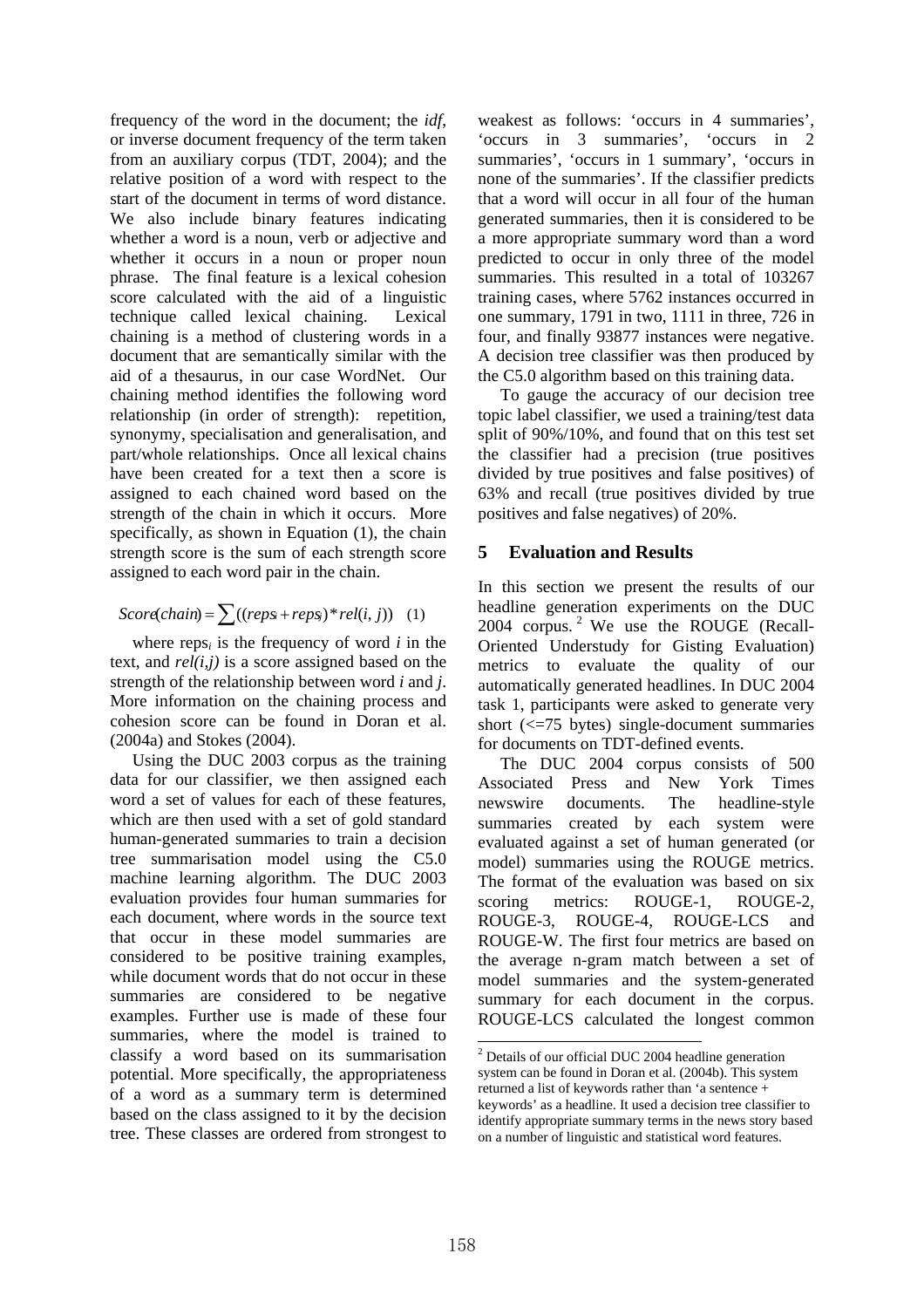sub-string between the system summaries and the models, and ROUGE-W is a weighted version of the LCS measure. So for all ROUGE metrics, the higher the ROUGE value the better the performance of the summarisation system, since high ROUGE scores indicate greater overlap between the system summaries and their respective models. Lin and Hovy (2003) have shown that these metrics correlated well with human judgments of summary quality, and the summarisation community is now accepting these metrics as a credible and less timeconsuming alternative to manual summary evaluation. In the official DUC 2004 evaluation all summary words were stemmed before the ROUGE metrics were calculated; however, stopwords were not removed. No manual evaluation of headlines was performed.

### **5.1 ROUGE Evaluation Results**

Table 1 shows the results of our headline generation experiments on the DUC 2004 collection. Seven systems in total took part in this evaluation, three Topiary-style headline generation systems and four baselines: the goal of our experiments was to evaluate linguistically-motivated heuristic approaches to title generation, and establish which of our alternative techniques for padding Topiary-style headlines with topic labels works best.

Since the DUC 2004 evaluation, Lin (2004) has concluded that certain ROUGE metrics correlate better with human judgments than others, depending on the summarisation task being evaluated, i.e. single document, headline, or multi-document summarisation. In the case of headline generation, Lin found that ROUGE-1, ROUGE-L and ROUGE-W scores worked best and so only these scores are included in Table 1.

|                            | <b>Systems</b> | $R-1$ | $R-L$ | $R-W$ |
|----------------------------|----------------|-------|-------|-------|
| Combinat<br>ion<br>Systems | TFTrim         | 0.279 | 0.213 | 0.126 |
|                            | HybridTrim     | 0.274 | 0.214 | 0.127 |
|                            | Topiary        | 0.249 | 0.20  | 0.119 |
| <b>Baseline</b><br>Systems | TF             | 0.244 | 0.171 | 0.098 |
|                            | Hybrid         | 0.219 | 0.176 | 0.102 |
|                            | Trim           | 0.201 | 0.183 | 0.101 |
|                            | <b>UTD</b>     | 0.159 | 0.130 | 0.078 |

**Table 1**. ROUGE scores for headline generation systems

As the results show the best performing topic labeling techniques are the TF and Hybrid systems. TF system is a baseline system that chooses high frequency content words as topic descriptors. Hybrid system is our decision tree classifier described in the previous section.

Both of these systems outperform the Topiary's UTD method. The top three performing systems in this table combine topic labels with a compressed version of the lead sentence. Comparing these results to the Trim system (that returns the reduced lead sentence only), it is clear that the addition of topic descriptors greatly improves summary quality. The performance of the baseline TFTrim system and the HybridTrim system are very similar for all Rouge metrics; however, both systems outperform the Topiary headline generator.

### **6 Conclusions and Future work**

The results of our experiment have shown the TFTrim system (the simplest of the three Topiary-style headline generators examined in this paper) is the most appropriate headline approach because it yields high quality short summaries and, unlike the Topiary and HybridTrim systems, it requires no prior training. This is an interesting result as it shows that a simple tf weighting scheme can produce as good, if not better, topic descriptors than the statistical UTD method employed by the University of Maryland and our own statistical/linguistic approach to topic label identification.

 In future work, we intend to proceed by improving the sentence compression procedure described in this paper. We are currently working on the use of term frequency information as a means of improving the performance of the Hedge Trimmer algorithm by limiting the elimination of important parse tree components during sentence compression.

### **References**

- B. Dorr, D. Zajic, and R. Schwartz. 2003. *Hedge Trimmer: A Parse-and-Trim Approach to Headline Generation*. In the Proceedings of the Document Understanding Conference (DUC).
- C-Y Lin and E. Hovy. 2003. *Automatic Evaluation of Summaries using n-gram Co-occurrence Statistics*, Proceedings of HLT/NACCL.
- C-Y Lin. 2004. *ROUGE: A Package for Automatic Evaluation of Summaries*, In the Proceedings of